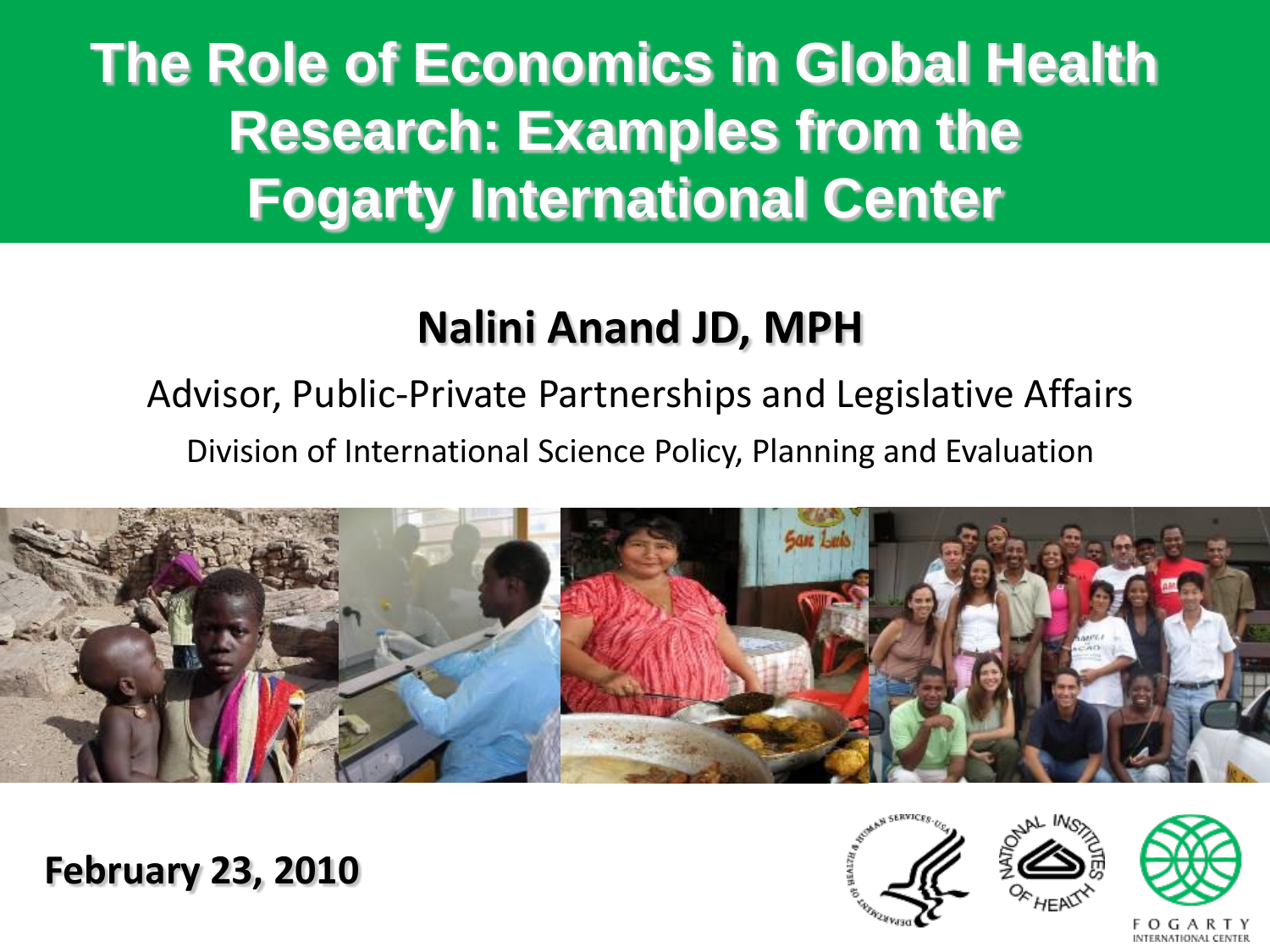

- Better understand relationships between health, productivity, and development
- Priority-setting and resource allocation
- Implementation science
- Informs efforts to strengthen health systems
	- **Efficient task-shifting strategies**
	- **Integration of services**
	- **Impact of external factors/economic shock**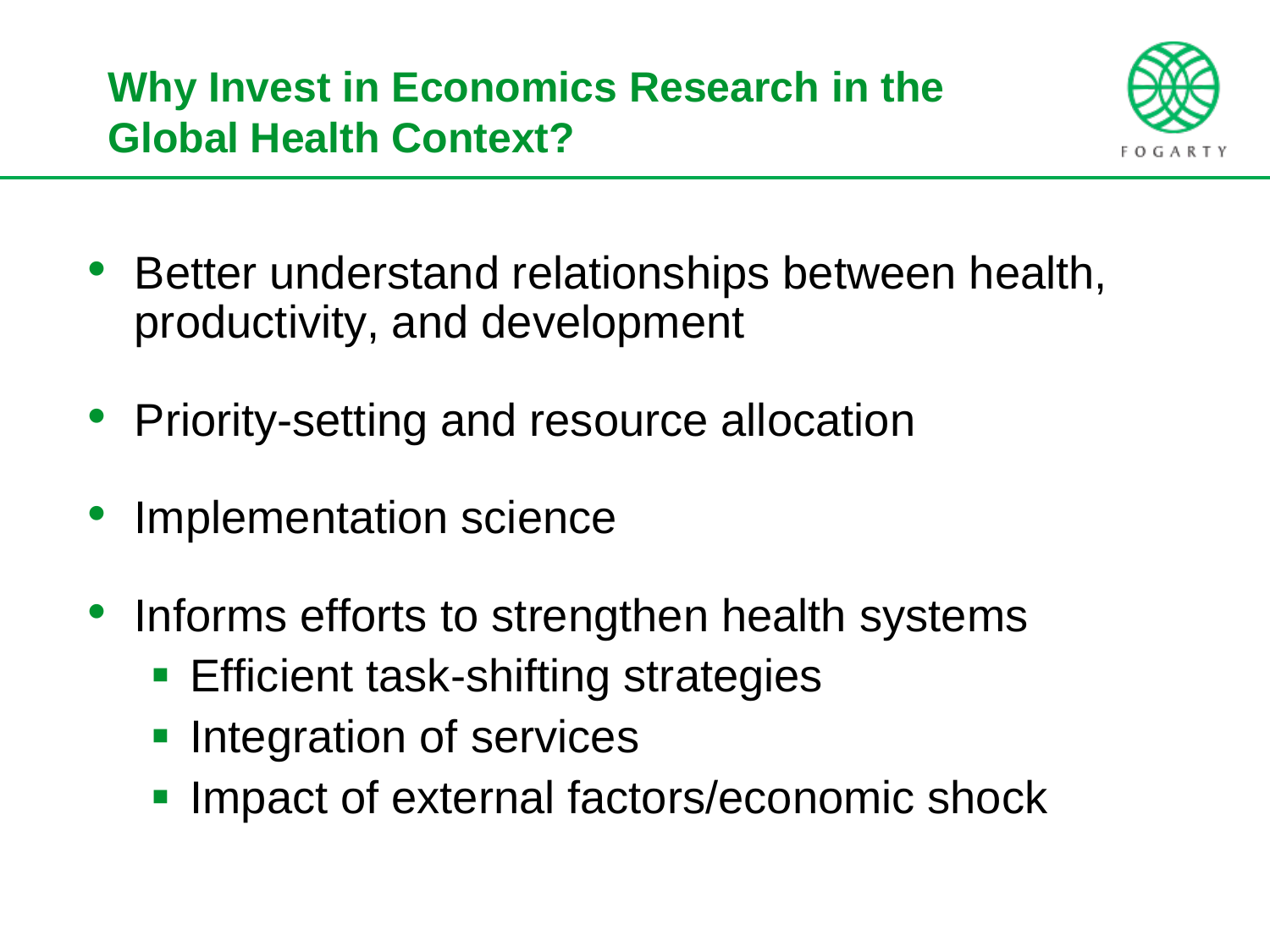#### **Why Invest in Health Economics in the Global Health Context?**



- Understand socio-economic determinants of disease and health - development of appropriate interventions
- Enhanced role of cost-effectiveness in selection of interventions and delivery strategies
- Lessons learned/development of interventions that might be applicable to US populations

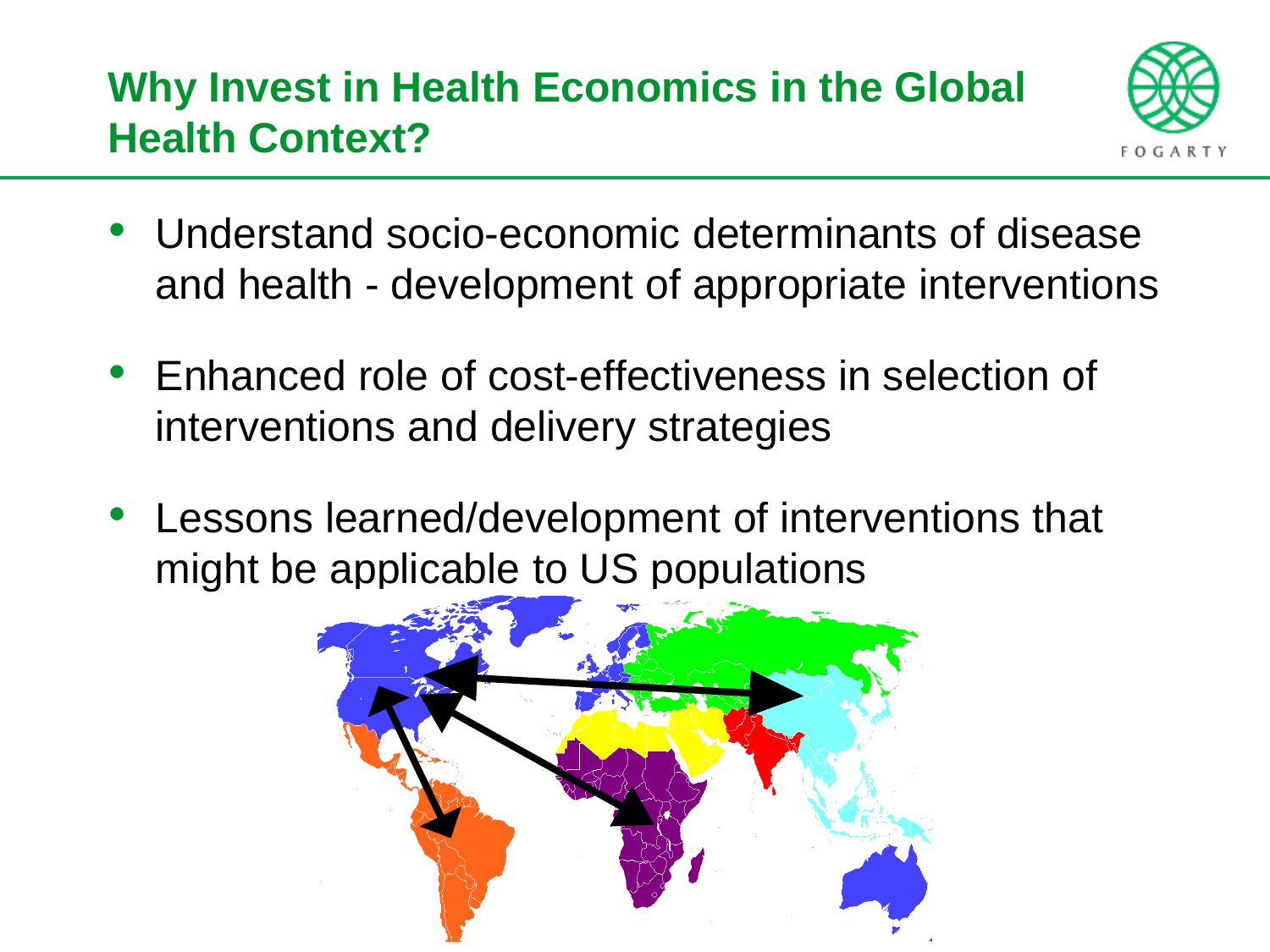#### **Example: Effect of nutrition intervention during early childhood on later economic productivity in Guatemala**

- Substantial, but indirect, evidence that improved nutrition in early childhood in LMICs is a long-term economic investment
- Study estimated the effect of exposure to nutritional supplements in early childhood on incomes more than 25 years later
- Finding: exposure to high-protein supplement before age 3 associated with significantly higher hourly wages for men (46% over average wages in sample)

*Hoddinott J et al. Effect of a nutrition intervention during early childhood on economic productivity in Guatemalan adults. Lancet. 2008 Feb 2;371(9610):411-6.*



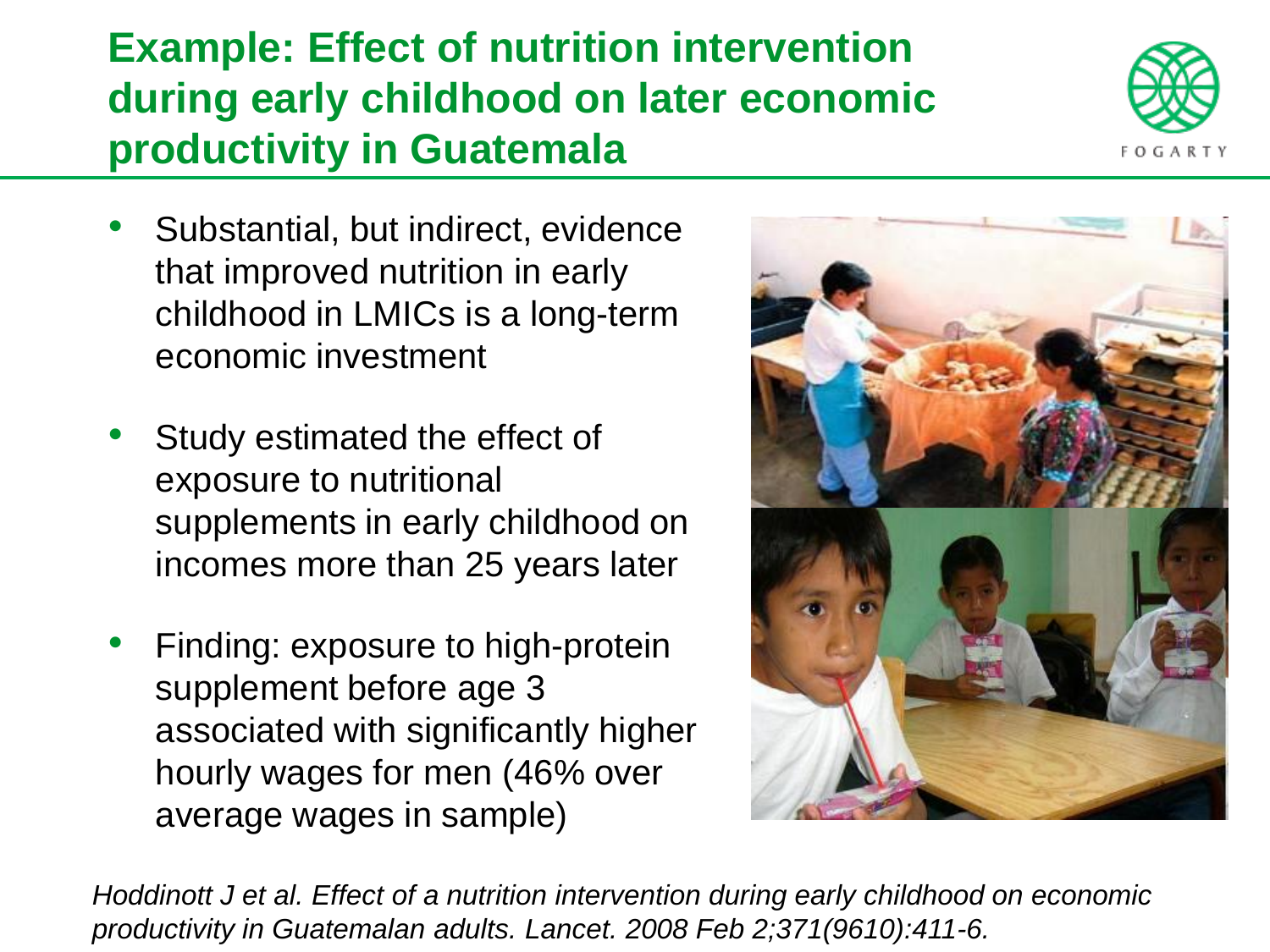**Example: Cash Component of Conditional Cash Transfer Program Associated with Higher BMI and Blood Pressure in Mexican Adults**

• Middle-income countries face simultaneous burden of undernutrition and obesity

First study to unbundle a CCT program to investigate the impact of its individual components on critical areas of adult health



*Fernald LC et al. Cash component of conditional cash transfer program is associated with higher body mass index and blood pressure in adults. J Nutr. 2008 Nov;138(11):2250-7.*



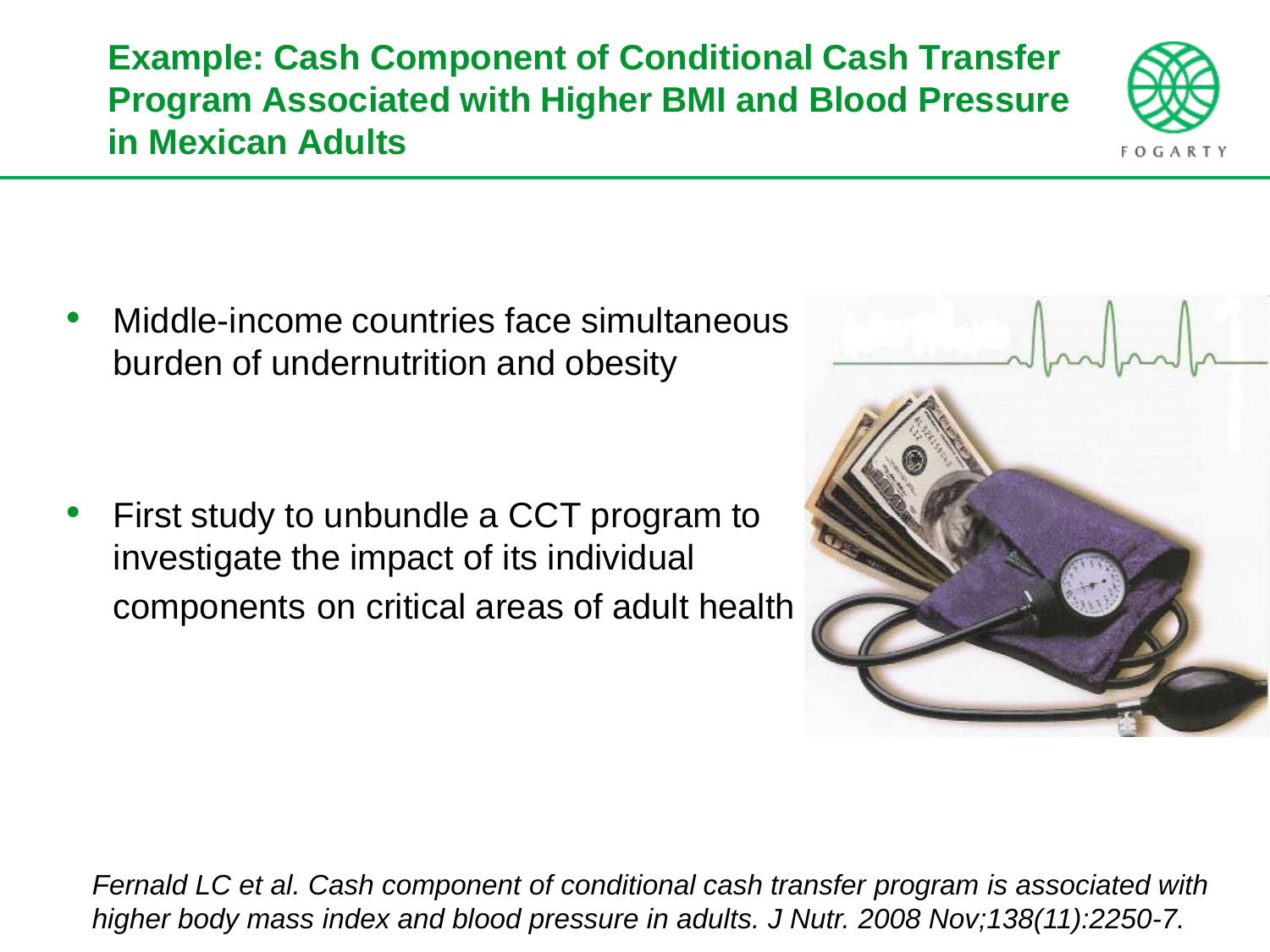#### **Disease Control Priorities Project (DCPP) Objectives**



- Developed an evidence base to inform decision-making by:
	- Providing estimates of the costeffectiveness and impact of single interventions and packages
	- Defining global disease burdens
	- Summarizing implementation experience in different regions



**Disease Control Principes Project** 

**Global Burden of Disease** and Risk Factors

Alan D. Lopsz, Colin D. Mathers, Majid Ezzati, Dean T, Jamison, and Christopber J. L. Murray

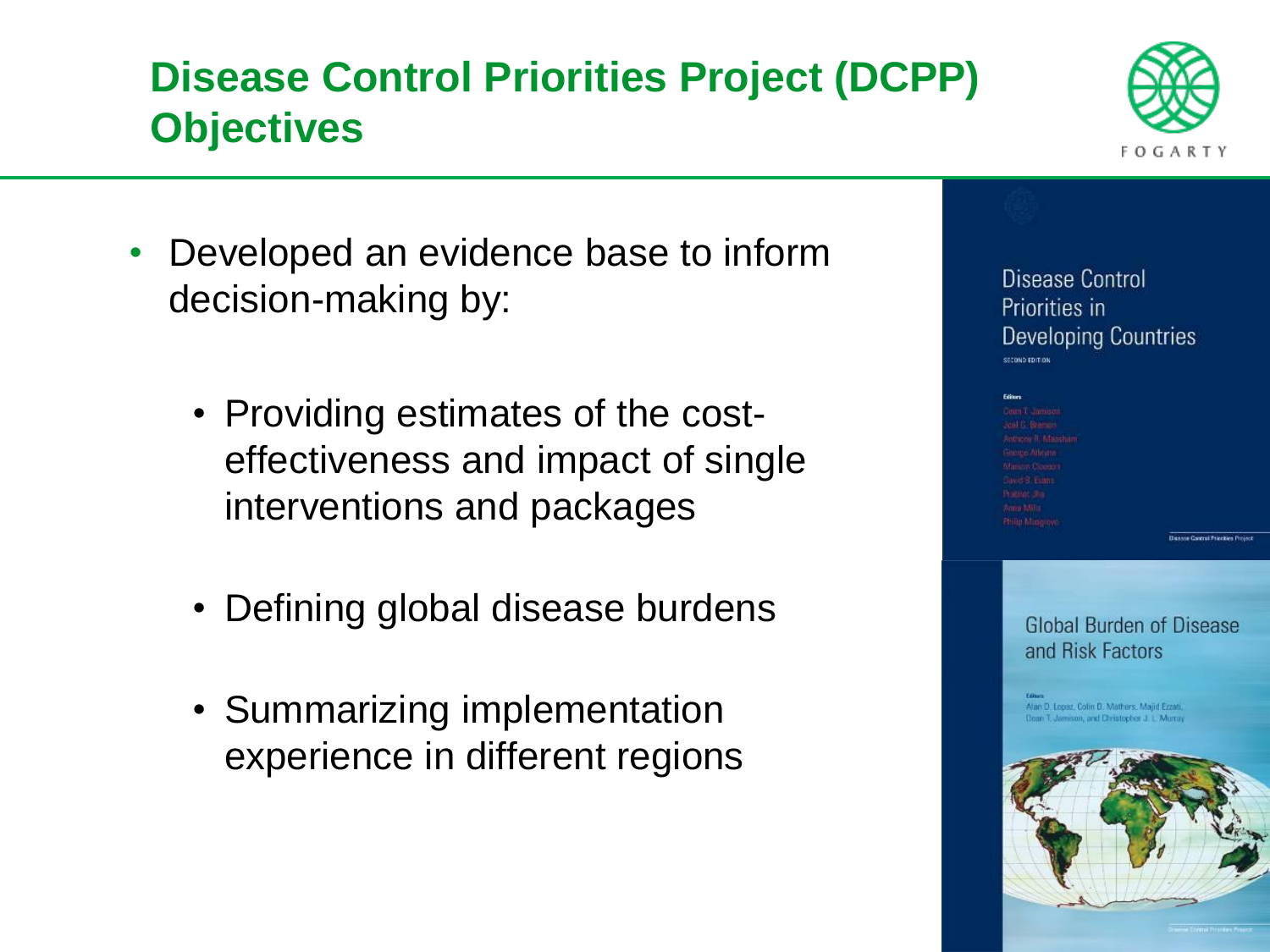

- Insecticide-treated bednets, household insecticide spraying, preventative treatment for pregnant women
- Enforce traffic regulations, install speed bumps at dangerous intersections
- DOTS for TB
- Keep newborns warm and clean/ breastfeeding
- Promote use of aspirin and other inexpensive drugs to prevent and treat heart attack and stroke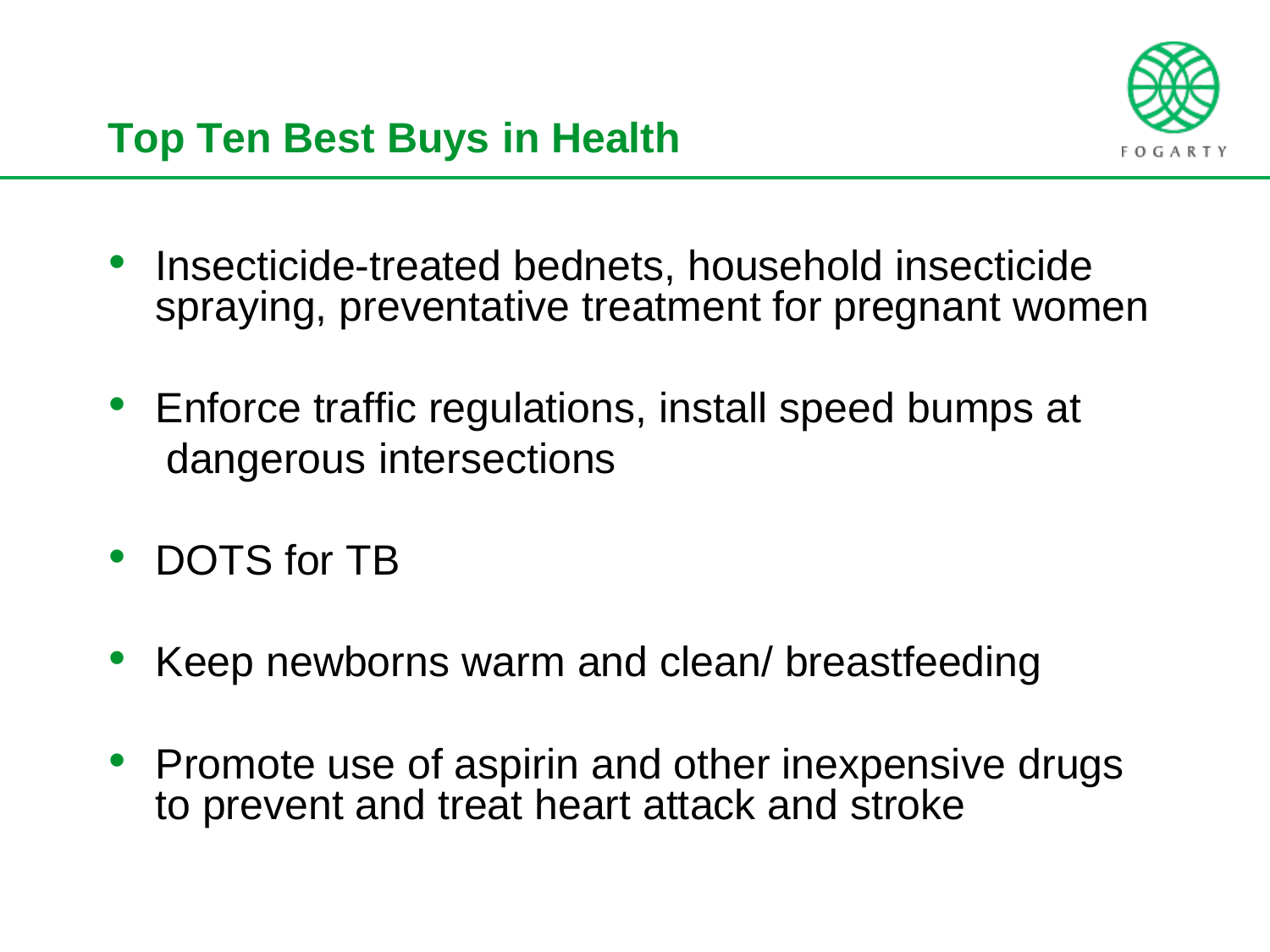- Vaccines DPT, Polio, BCG, Measles
- Monitor children's health to prevent/ treat childhood pneumonia, diarrhea and malaria
- Tax tobacco products
- Prevention strategies for HIV
- **Vitamin A, iron, and iodine for children /pregnant women**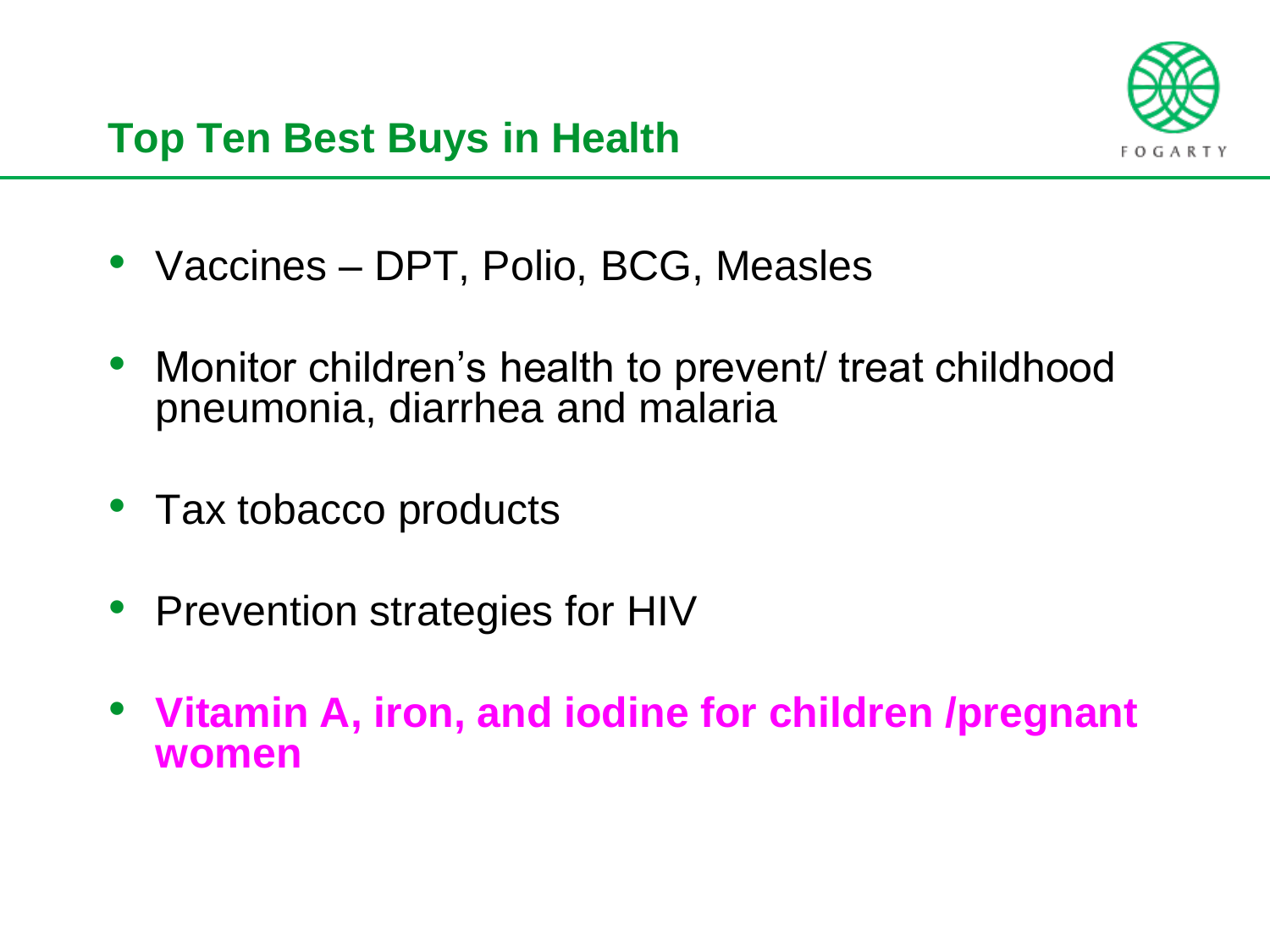#### **Impact of Economics Research on Health Policy and Research Investment**



- Tobacco control through taxation
	- South Africa
	- China

• Increased research on "polypill" for prevention of cardiovascular disease and stroke



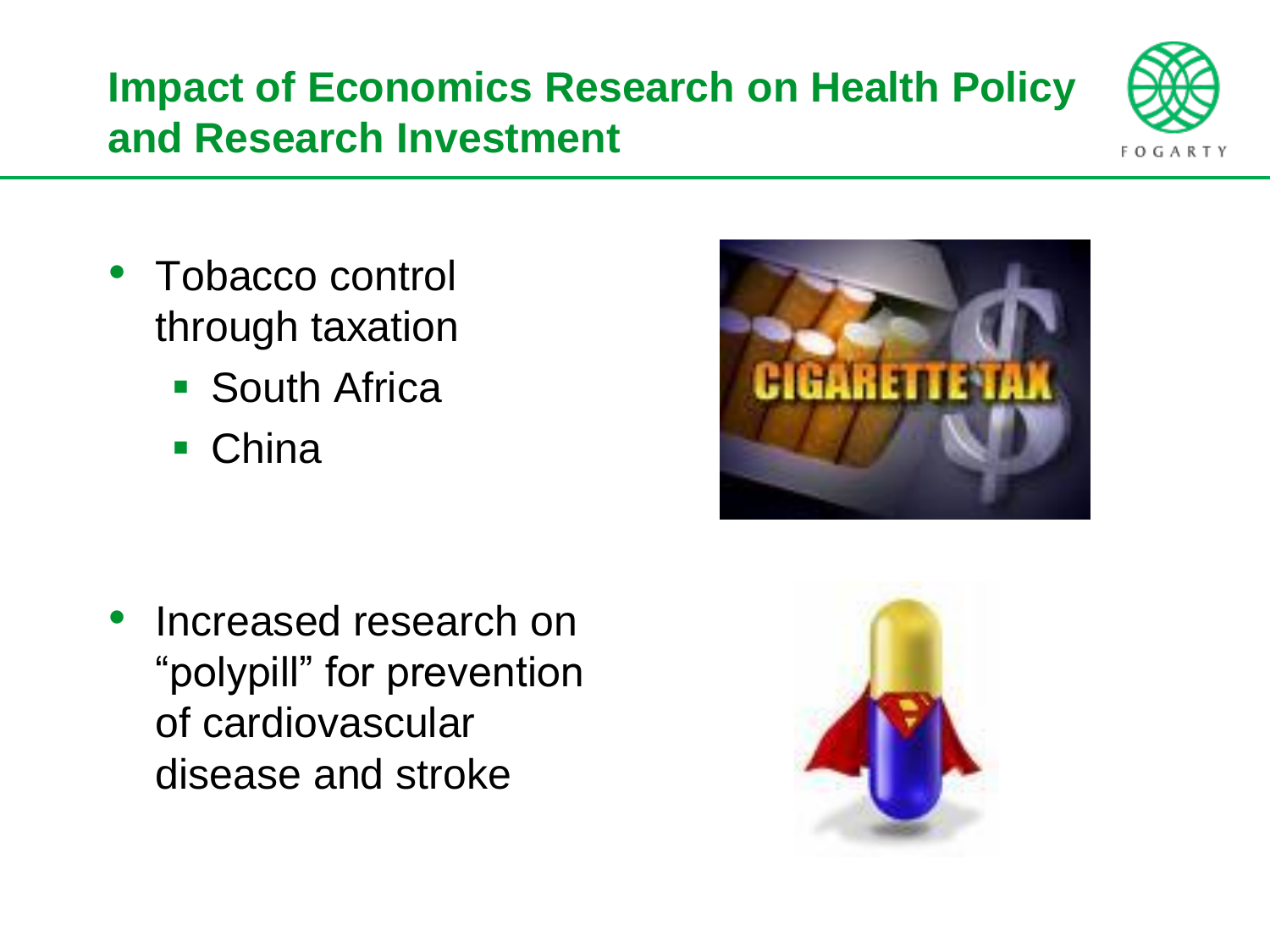

• Need data on efficiencies and effectiveness of bundling interventions and their integration into service delivery platforms



• 3-4 country studies, including India & South Africa

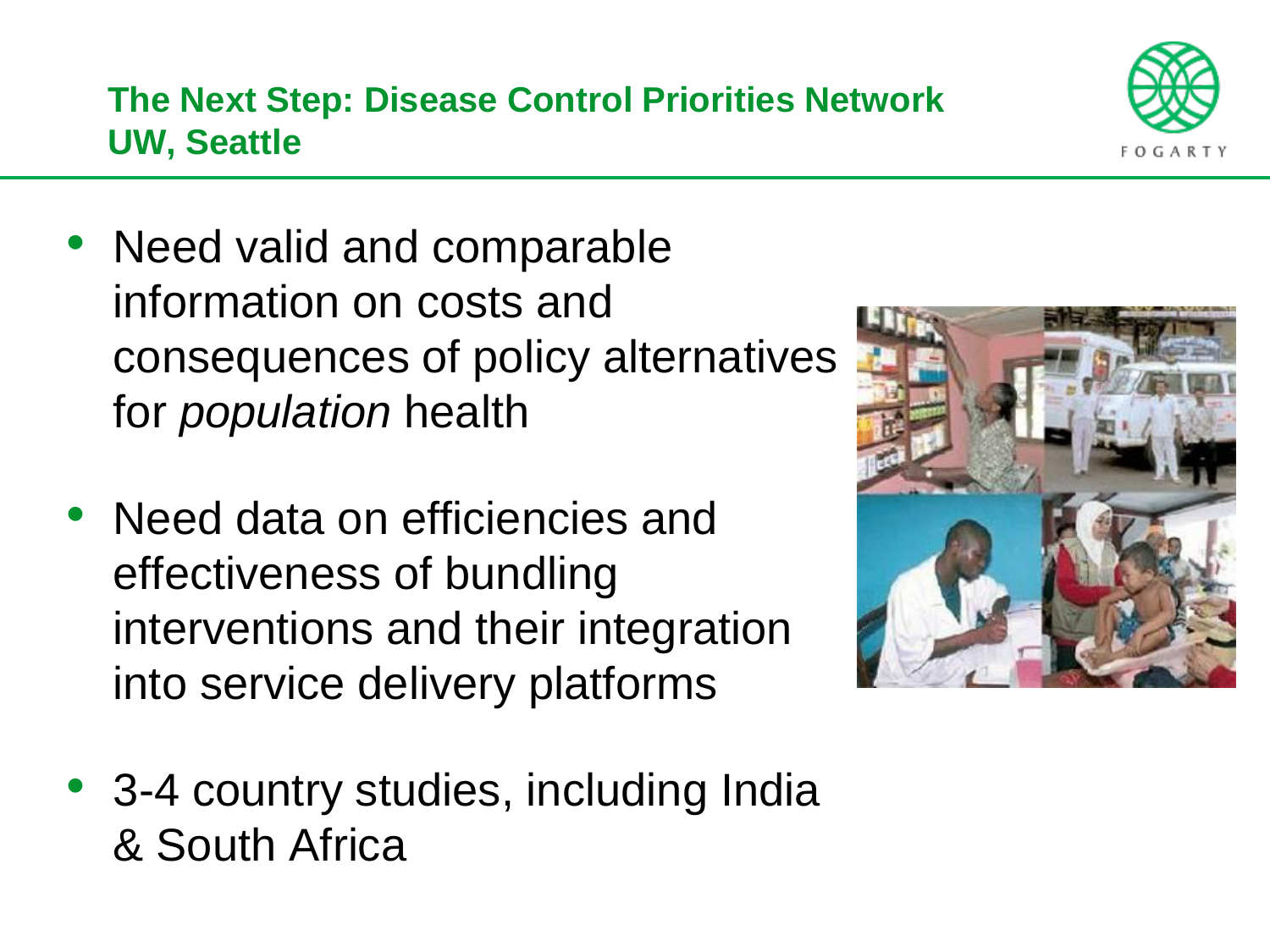

#### **Why South Africa Country Study?**



- Growing burden of chronic diseases in addition to HIV/AIDS and TB – systems approach needed
- Already existing data on costs
- Need to ensure that resource allocation decisions are based on combination of the burden of disease, effectiveness of interventions and cost effectiveness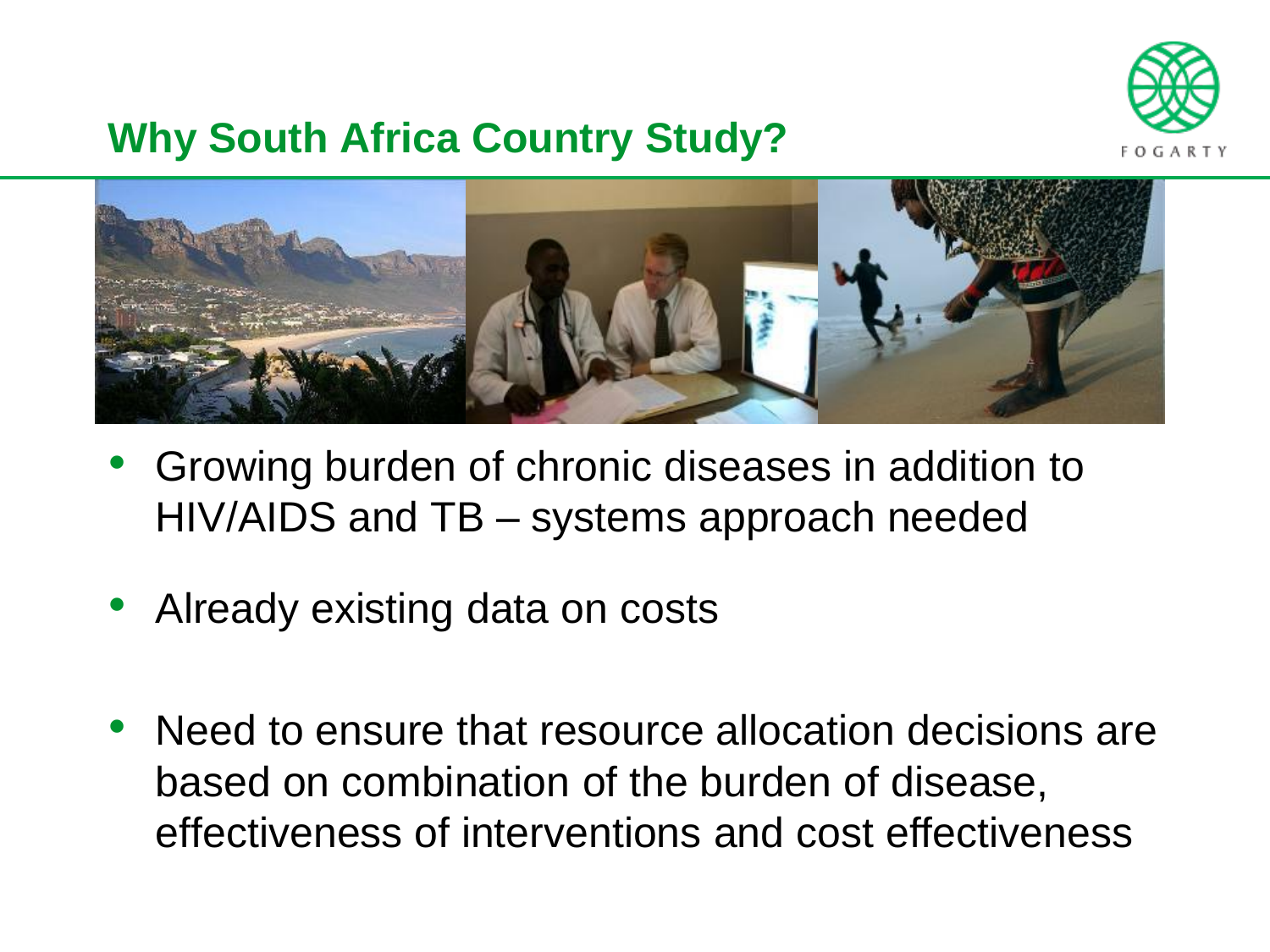#### **Future Initiative: Trans-NIH Center for Global Health Studies**





- Platform for short-term, project-based scholarship in global health science and policy
- Multidisciplinary teams with diverse expertise and experience
- Will harness the scientific input and participation of LMIC researchers and policymakers at all stages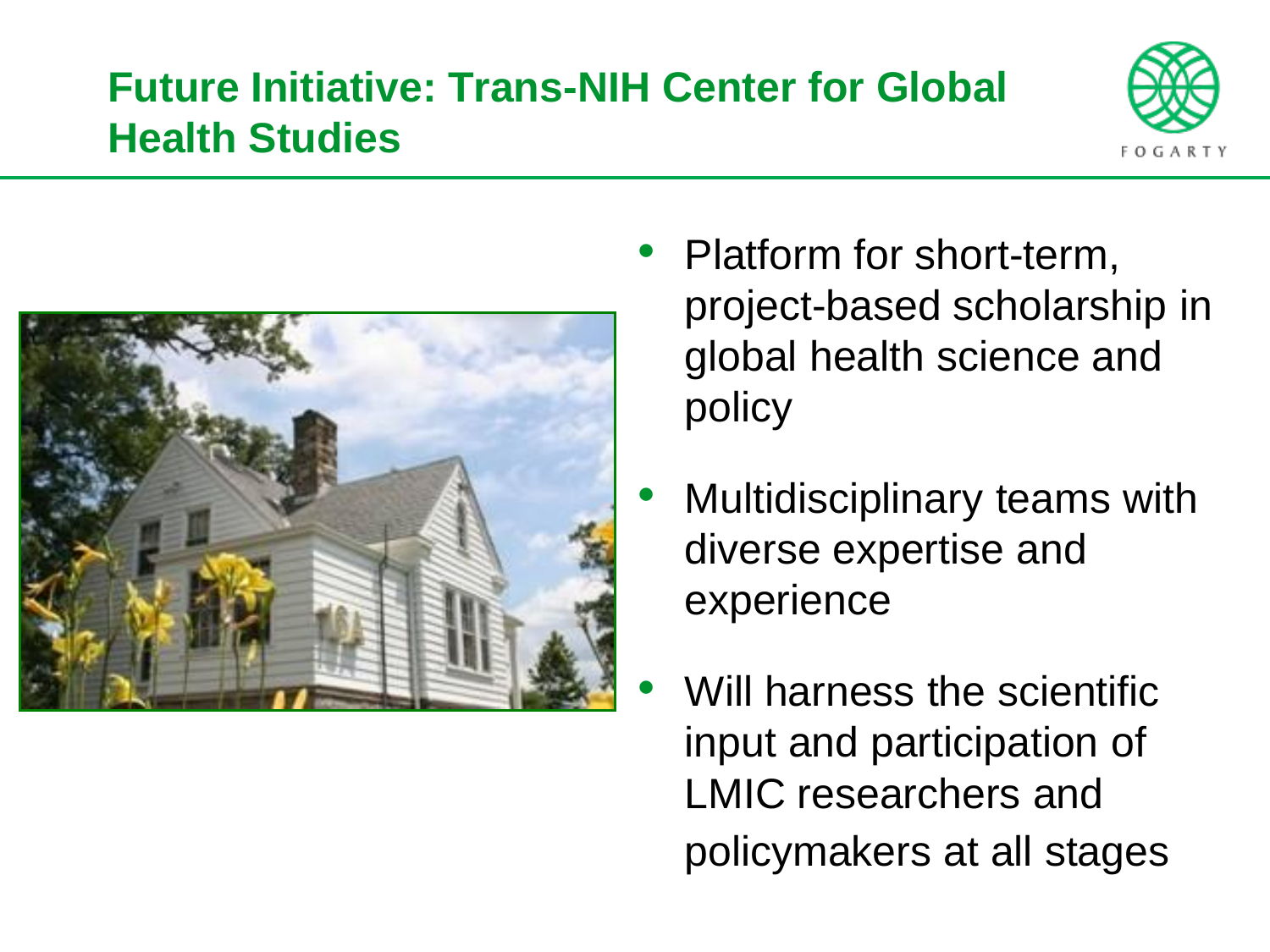

#### **CGHS cont'd: Areas of Focus**

- Methods to promote the research to policy interphase
- Decision-making tools to guide public health strategies and investments